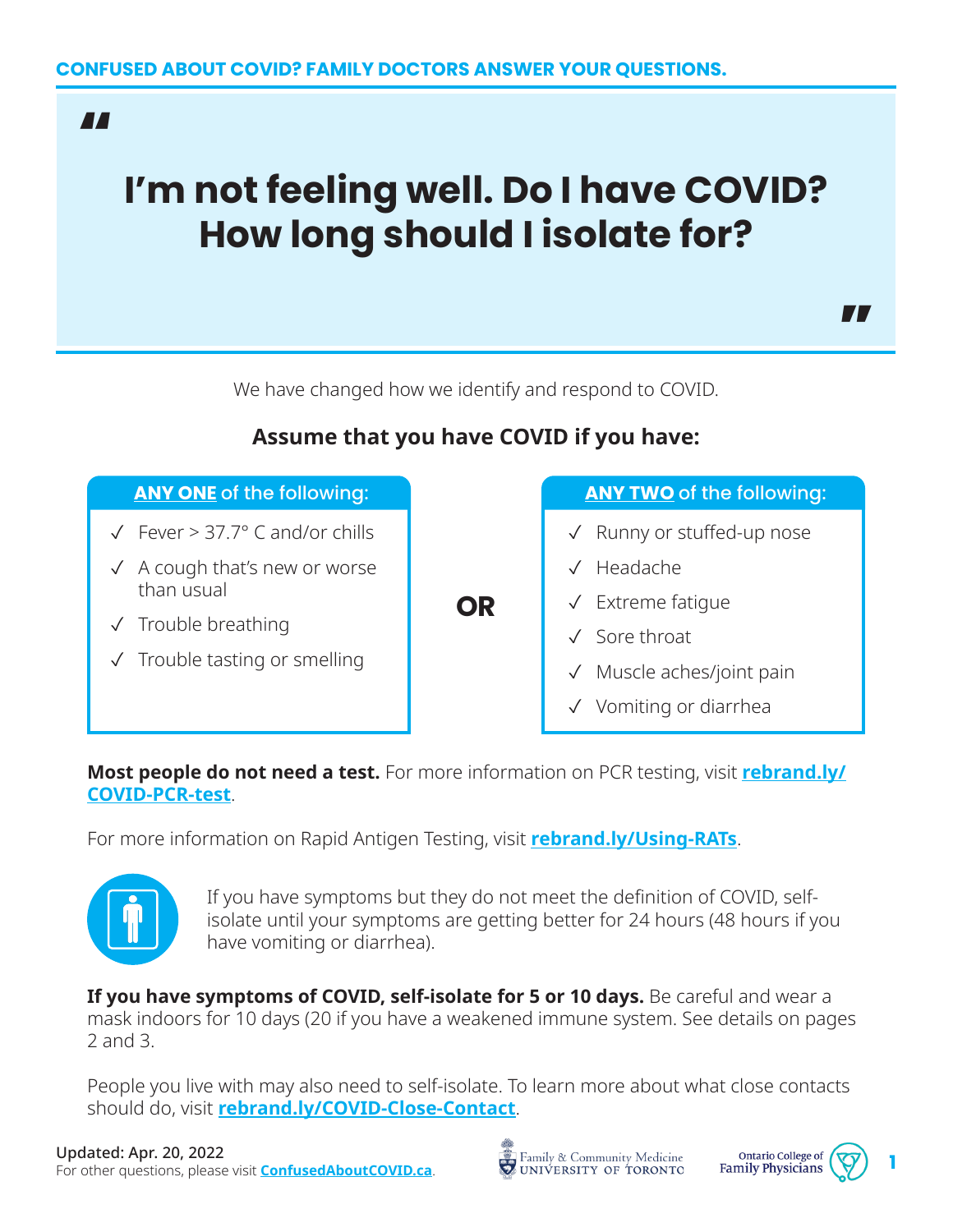# **How long do you self-isolate for?**



Your isolation period starts the first day you noticed symptoms. If you did not feel unwell, your isolation period starts the day you had a positive COVID test. That is day 0. You may stop isolating after day 5 or day 10 *if* you have not had a fever for at least 24 hours AND if you have been getting better for at least 24 hours (48 hours if you had vomiting or diarrhea). There are different isolation rules for people who need to be cared for in hospital.

- *Examples of individuals with weakened immune systems include people undergoing dialysis, being treated for cancer, organ transplant recipients, stem cell transplant recipients, those with genetic disorders that affect the immune system, those with advanced or untreated HIV, those receiving active treatment with high dose steroids, and people taking other medications that affect the immune system.* \*
- *Highest-risk settings include: hospitals and congregate living settings like long-term care, retirement homes, shelters.* \*\*

# **What about the people you live with?**



Some people you live with may need to isolate while you are isolating. Others need to watch for symptoms for 10 days from the last time they were around you while you could spread COVID. To learn more about what close contacts should do, visit **[rebrand.ly/COVID-Close-](http://rebrand.ly/COVID-Close- Contact)[Contact](http://rebrand.ly/COVID-Close- Contact)**.

If anyone you live with starts to feel sick (or has a positive COVID test), they must self-isolate for 5 or 10 days from when they started to feel sick (or tested positive). You do not need to extend your self-isolation if someone you live with gets COVID.



**Severe disease from COVID is uncommon in people who are generally healthy and have had two or more doses of a vaccine.** Most people will just need to rest, drink plenty of fluids and take Tylenol for headaches or muscle aches. They will feel better in a few days.